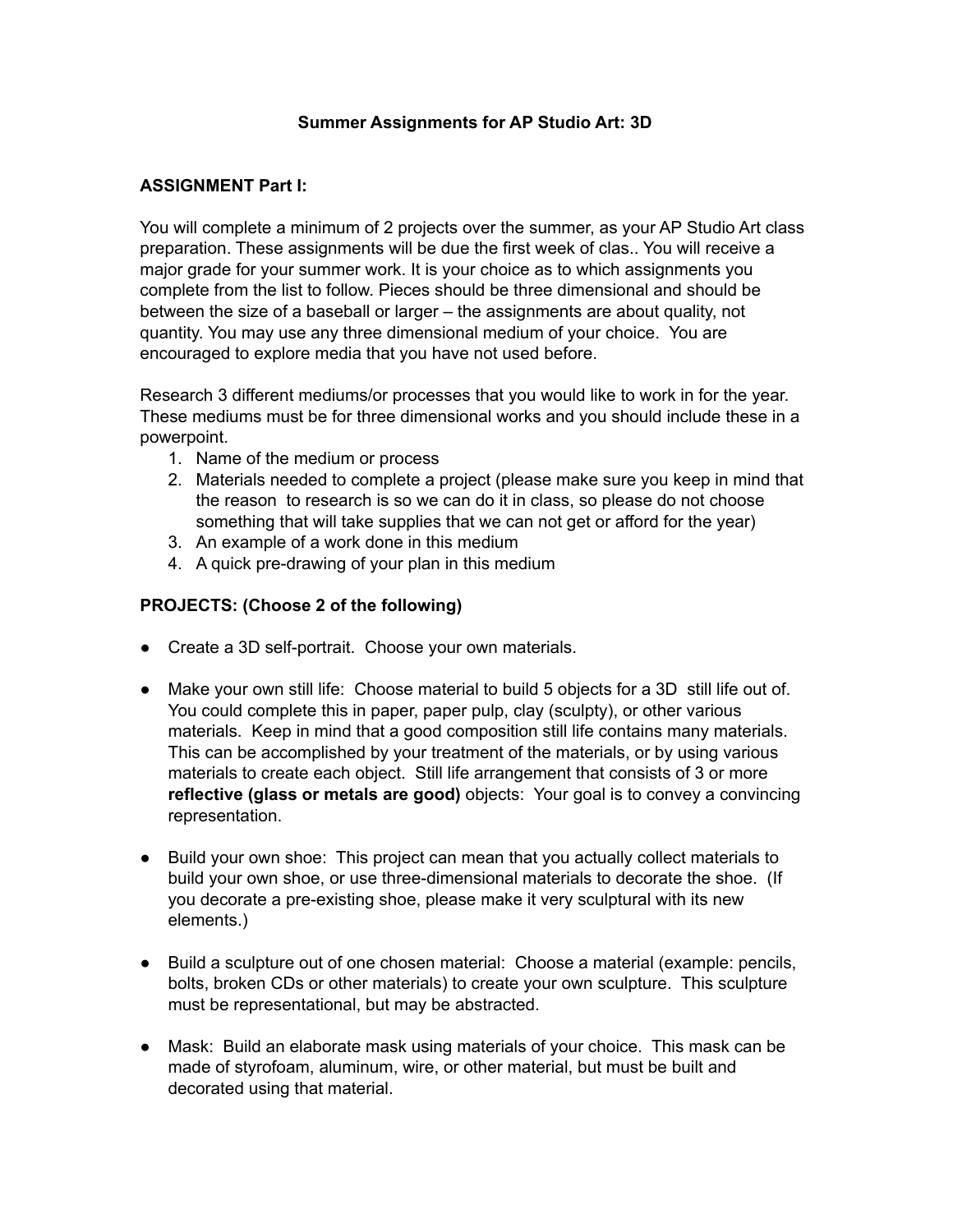### **Sustained Investigation:**

You should be thinking about and developing your concentration idea during the summer. Your concentration will be 15 pieces of related works of art and will be the focus of the AP Studio Art class in the fall semester. You can access information about the concentration section of the AP Studio Art portfolio at the College Board website under the course description for AP Studio Art (2D design, drawing or 3D design).

# **GETTING REGISTERED AT THE COLLEGE BOARD WEBSITE:**

Just as soon as possible, register at [www.collegeboard.com!](http://www.collegeboard.com/)!! Here you will find information about AP Studio Art classes, the exam, scoring rubrics used, and examples of past student work in each of the portfolio areas.

- From the [www.collegeboard.com](http://www.collegeboard.com/) homepage, click on the "For Students" tab
- Under "My organizer" you can create a free user account, and you can use this account to access information about any AP exams and classes
- Under the "College Board Tests" section, you can click on "AP", which will take you to the AP homepage.
- Here is a direct link to the AP subjects homepage where you will find links to all of the AP course descriptions: <http://www.collegeboard.com/student/testing/ap/subjects.html>
- Here is a link to the Studio Art homepage: [http://www.collegeboard.com/student/testing/ap/sub\\_studioart.html?studioart](http://www.collegeboard.com/student/testing/ap/sub_studioart.html?studioart)

# The AP Program offers three portfolios: Drawing, 2-D Design, and 3-D Design.

- 1. **Sustained Investigation** (60% of exam score) For all three portfolios, students will submit images and writing to document their inquiry-guided investigation through practice, experimentation, and revision:
	- 15 digital images that include works of art and design and process documentation.
	- Typed responses to prompts, providing information about the questions that guided their investigation and how they practiced, experimented, and revised, guided by their questions.
- 2. **Selected Works** (40% of exam score)

For all three portfolios, students will submit works of art and design and writing to demonstrate skillful synthesis of materials, processes, and ideas:

- For AP 2-D Art and Design and AP Drawing: 5 physical works or high-quality reproductions of physical works with written responses on paper describing the materials, processes, and ideas used.
- For AP 3-D Art and Design: Digital images of 5 works (2 views of each) with typed responses describing the materials, processes, and ideas used.

# **Keep in Mind**